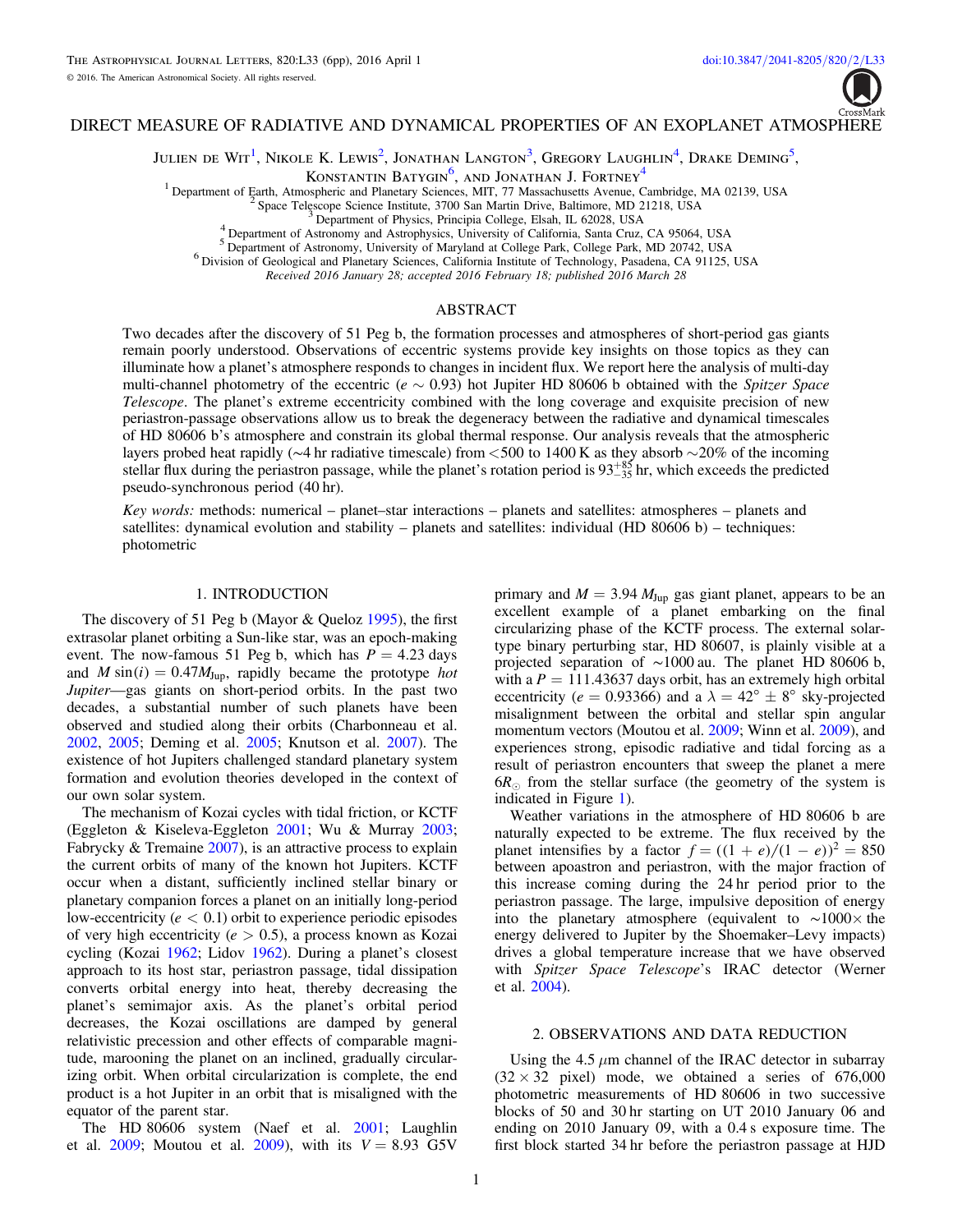<span id="page-1-0"></span>

Figure 1. The HD 80606 system. Dots indicate orbital positions of the planet at one-hour intervals relative to the periastron passage at HJD 2455204.91. The phase coverage of the 80 hr 4.5  $\mu$ m observations is indicated by the gray lines labeled "start" and "end." The star is drawn to scale relative to the orbit. The temperature distribution of the planet (as seen from an observer on Earth, looking down the y-axis) at times A–H is shown as the series of inset diagrams. The brightness temperature scale runs from 500 K (black)  $\rightarrow$  1500 K (white). The Hut ([1981](#page-5-22)) pseudo-synchronous rotation is indicated by the black lines at the planet surface.

2455204.91. The second block started after a three-hour interruption for data transfer following the acquisition of the first block. In addition, we have re-analyzed a separate (shorter) set of photometric measurements obtained in 2007 using Spitzer's  $8.0 \mu m$  channel (Laughlin et al. [2009](#page-5-8)).

# 2.1. Spitzer 4.5  $\mu$ m Photometry

We calculate the time at mid-exposure for each image from time stamps stored in the FITS header. For each FITS file, we determine the background level of each of the 64 subarray images from the pixels located outside a 10 pixel radius, excluding any flagged hot, bright or peripheral pixels. Using a histogram of the measured background pixel values we discard the  $3\sigma$  outliers from the background pixels. We estimate the background value based on the median of the undiscarded background pixels. We then subtract this background value from each image. From the background subtracted image, we determine the stellar centroid based on a flux-weighted centroid method using a circular aperture with a radius of 4 pixels (Knutson et al. [2008](#page-5-12); Lewis et al. [2013](#page-5-13)). We estimate the stellar flux from each background subtracted image using a circular aperture centered on the estimated position of the star. We optimize our choice of aperture individually for each AOR

looking both at the white and red noise contributions for timevarying and fixed apertures (Knutson et al. [2012](#page-5-14); Lewis et al. [2013](#page-5-13)). We find that for all the AORs time-varying apertures equal to the square root of the noise pixel parameter  $\tilde{\beta}$  with a constant offset minimize the scatter and the relative amount of red noise in the final time series and have an average aperture of 1.8 pixels.

Finally, we remove outliers from our final time series sets using  $4\sigma$  moving filters with widths of 64, 1000, 2000, and 4000 on the photometry and the centroid position. The use of multiple large filters allow us to remove pointing excursions with longer (∼1 minute) durations, such as those due to micrometeorite impacts on the spacecraft. We find that these pointing excursions are relatively rare, and these large filters account for less than 15% of the total outliers. Overall, we discard 0.7% of the images.

### 2.2. Spitzer 8.0  $\mu$ m Photometry

The same procedure is applied to reduce the  $8.0 \mu m$ photometry, although the observations are obtained in fullarray mode. We find that for all the  $8.0 \mu m$  AORs a fixed aperture equal to 2.7 pixels minimize the scatter and the relative amount of red noise in the final time series. Overall, we discard 4.7% of the images.

# 3. PHOTOMETRY ANALYSIS

The photometric reduction process for these data is complicated by a number of well-documented observational artifacts that combine to generate spurious ∼1%-level fluctuations in the raw photometry. We correct for these instrumental systematics using standard techniques described below allowing us to reach photometric precisions of 55 and 100 ppm per 1 hr bin at 4.5 and 8.0  $\mu$ m, respectively. The resulting 0.1% flux variation of the system during the course of the observations is shown in Figure [2](#page-2-0).

We analyze HD 80606's photometry using a method previously introduced in the literature (de Wit et al. [2012](#page-5-15); de Wit [2015](#page-5-16)). The method is implemented as an adaptive Markov Chain Monte Carlo (MCMC) (Gregory [2005;](#page-5-17) Ford [2006](#page-5-18)) algorithm, allowing us to stochastically sample the posterior probability distribution for our chosen model, providing an estimate of the best-fit model parameters, their uncertainties, and any covariances between parameters. We update the method to include the transient heating of the planet's atmosphere due to its eccentric orbit.

### 3.1. Nominal Model

<span id="page-1-1"></span>We use a simple energy-conserving model of the planet's global atmospheric response to estimate the atmospheric properties of HD 80606 b by fitting the time series data. The model assumes that the photometry is unaffected by any advective hydrodynamical response, and that the planet has a uniform global temperature,  $T_0$ , 50 hr prior to its periastron passage, which is consistent with predictions from global circulation models for exoplanets on high eccentricity orbits (Langton & Laughlin [2008](#page-5-19); Kataria et al. [2013;](#page-5-20) Lewis et al. [2014](#page-5-21)). For both the 4.5  $\mu$ m and the 8.0  $\mu$ m channels, at each point on a planetary latitude  $(\theta)$  longitude  $(\phi)$  grid, and at each time stamp, we compute the rate of temperature change  $\ddot{T}$  using

$$
\dot{T} = \gamma_T (T_{\text{eq}}^4 - T^4),\tag{1}
$$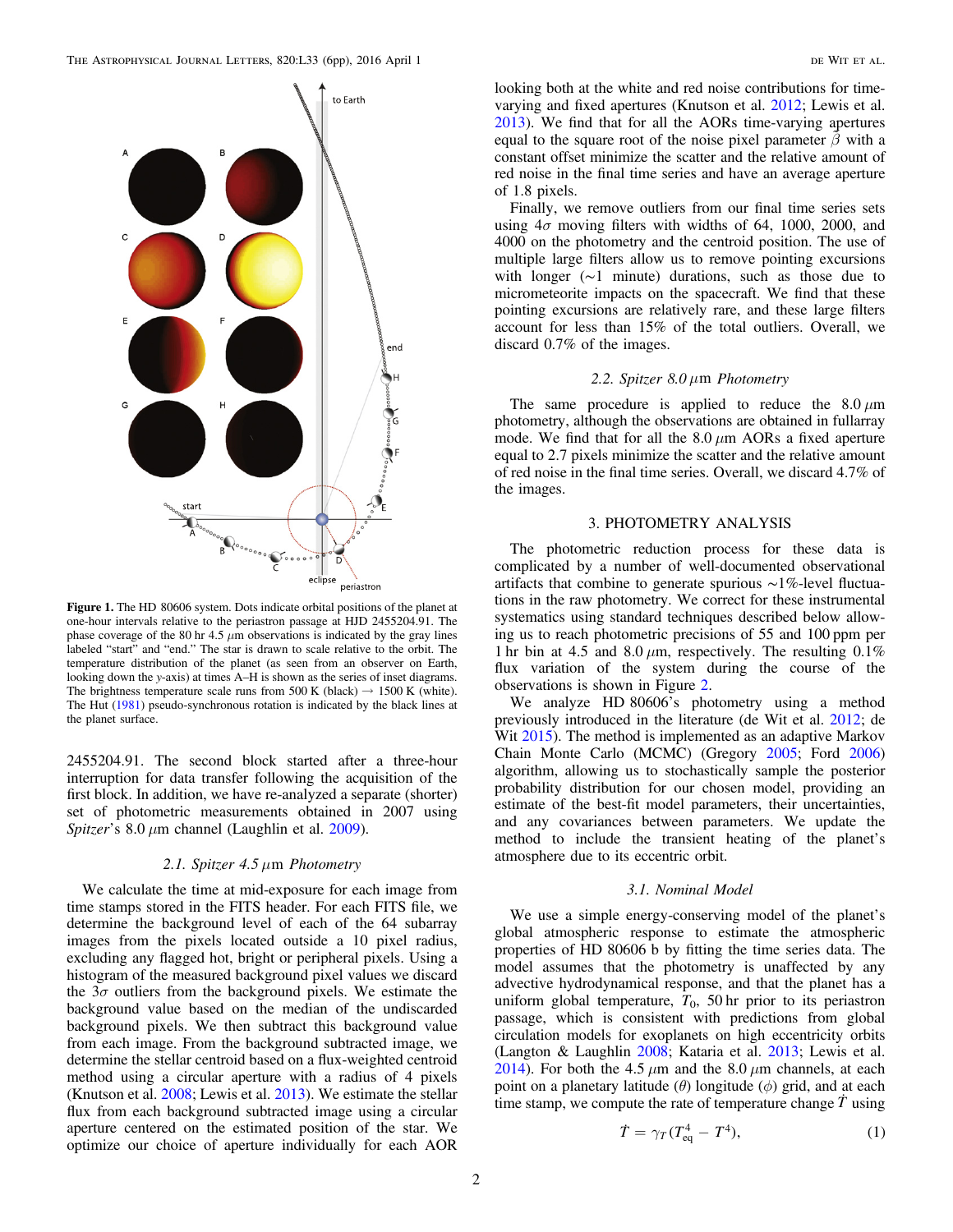<span id="page-2-0"></span>

Figure 2. Left: HD 80606's photometry at 4.5 (A) and 8.0  $\mu$ m (B). The photometry (black dots) is shown with the instrumental effects removed and binned into three minute interval. We overplot the best-fit model light curve as plain lines (in green and blue for the 4.5 and 8.0  $\mu$ m channels, respectively). Right: standard deviation of the best-fit residuals vs. bin size for the 4.5 and 8.0  $\mu$ m HD 80606 observations (C). The standard deviations of residuals vs. bin size are shown as plain lines for each channel together with the expected behavior of Gaussian noise with binning (dashed lines). The dashed–dotted blue line shows the same quantity for the best-fit lightcurve obtained at 8.0  $\mu$ m while not accounting for intrapixel sensitivity variation.

where  $\gamma$ <sup>*g*</sup> is a parameter related to the radiative response rate and  $T_{eq}(t, \phi, \theta)$  is the temporally and spatially varying equilibrium temperature of the atmosphere. Specifically, we take

$$
T_{\text{eq}}^4 = f\left(\frac{L_*}{4\pi\sigma r^2}\right)\cos\alpha + T_0^4. \tag{2}
$$

In the above equation, the instantaneous star–planet distance,  $r$ , is  $r = a(1 - e \cos E)$ , where a is the semimajor axis and E is the eccentric anomaly, which is related to the mean anomaly,  $M$ , through Kepler's equation,  $M = E - e \sin E$ . The absorptivity,  $f$ , is the fraction of the incoming stellar flux absorbed at the photospheric layer,  $\sigma$  is the Stefan–Boltzmann constant and  $\alpha = \cos(\theta)\cos(\phi - 2\pi t/P_{\text{rot}})$  is the zenith angle of the star. Following Iro et al. ([2005](#page-5-23)), Seager et al. ([2005](#page-5-24)), we derive the radiative timescale near the photosphere as

$$
\tau_{\text{rad}}(T) = \frac{1}{\gamma_T T^3}.\tag{3}
$$

In order to report a single radiative timescale for the entire planet, we compute  $\tau_{rad}$  from  $\gamma_T$  after adopting a fiducial value,  $\bar{T}$  = 1200 K—which correspond to an average of the temperatures reached locally within the irradiated part of HD 80606 b's photosphere during the periastron passage.

Our model thus incorporates four measurable parameters for each channel, each with clear physical meaning: (1)  $\gamma$ <sup>r</sup> that relates to the radiative timescale  $\tau_{rad}$ , which depends on the atmospheric depth of the infrared photospheres; (2) the fraction  $f$  of incoming flux absorbed at the photospheric layer, (3) the planetary rotation period  $P_{\text{rot}}$ , which determines the substellar longitude at any given time; and (4) the temperature out-ofirradiation,  $T_0$ , which constrains the contribution of tidal heating to the atmosphere's energy budget. As our data contain only phase-curve and secondary-eclipse measurements, we fix the values of the planet's orbital configuration to the one estimated in Hébrard et al. ([2010](#page-5-25)).

## 3.2. Pixelation Effect and Intrapixel Sensitivity Variations

The change in position of the target's point-spread function (PSF) over a detector with non-uniform intrapixel sensitivity leads to apparent flux variations that are strongly correlated with the PSF position. Studies have demonstrated that an empirical "pixel mapping" method produces optimal results for bright stars and longer time series observations (Ballard et al. [2010](#page-4-3); Stevenson et al. [2012](#page-5-26); Lewis et al. [2013](#page-5-13)). Here, we use the same implementation of the pixel-mapping method as in Lewis et al. ([2013](#page-5-13)).

We find that accounting for intrapixel sensitivity also improve significantly the correction of observations at  $8.0 \mu m$ (Figure  $2(C)$  $2(C)$ ), as previously pointed out by Stevenson et al. ([2010](#page-5-27)). In particular, we find that accounting for such systematics decreases the red noise contribution by 66% (i.e., more than a factor two smaller).

### 3.3. Detector Ramp

IRAC observations often display an exponential increase in flux at the beginning of a new observation. Similarly to Lewis et al.  $(2013)$  $(2013)$  $(2013)$ , we trim the first hour at the start of each 4.5  $\mu$ m observation and subsequent downlinks which reduces the complexity of our fits by removing the exponential trend with minimal loss of information on the eclipse shape and time. Similarly to Agol et al. ([2010](#page-4-4)), we correct for the 8.0  $\mu$ m ramp using a double exponential.

#### 3.4. Time-correlated Noise and Uncertainty Estimates

We find that the standard deviation of our best-fit residuals is a factor of 1.09 and 1.19 higher than the predicted photon noise limit at 4.5 and 8.0  $\mu$ m, respectively. We expect that this noise is most likely instrumental in nature, and account for it in our error estimates using a scaling factor  $\beta_{\text{red}}$  for the measurement errobars (Gillon et al. [2010a](#page-5-28)). We find that the average  $\beta_{\text{red}}$  in the 4.5 and 8.0  $\mu$ m channels are 1.3 and 1.15 (Figure [2](#page-2-0)(C)).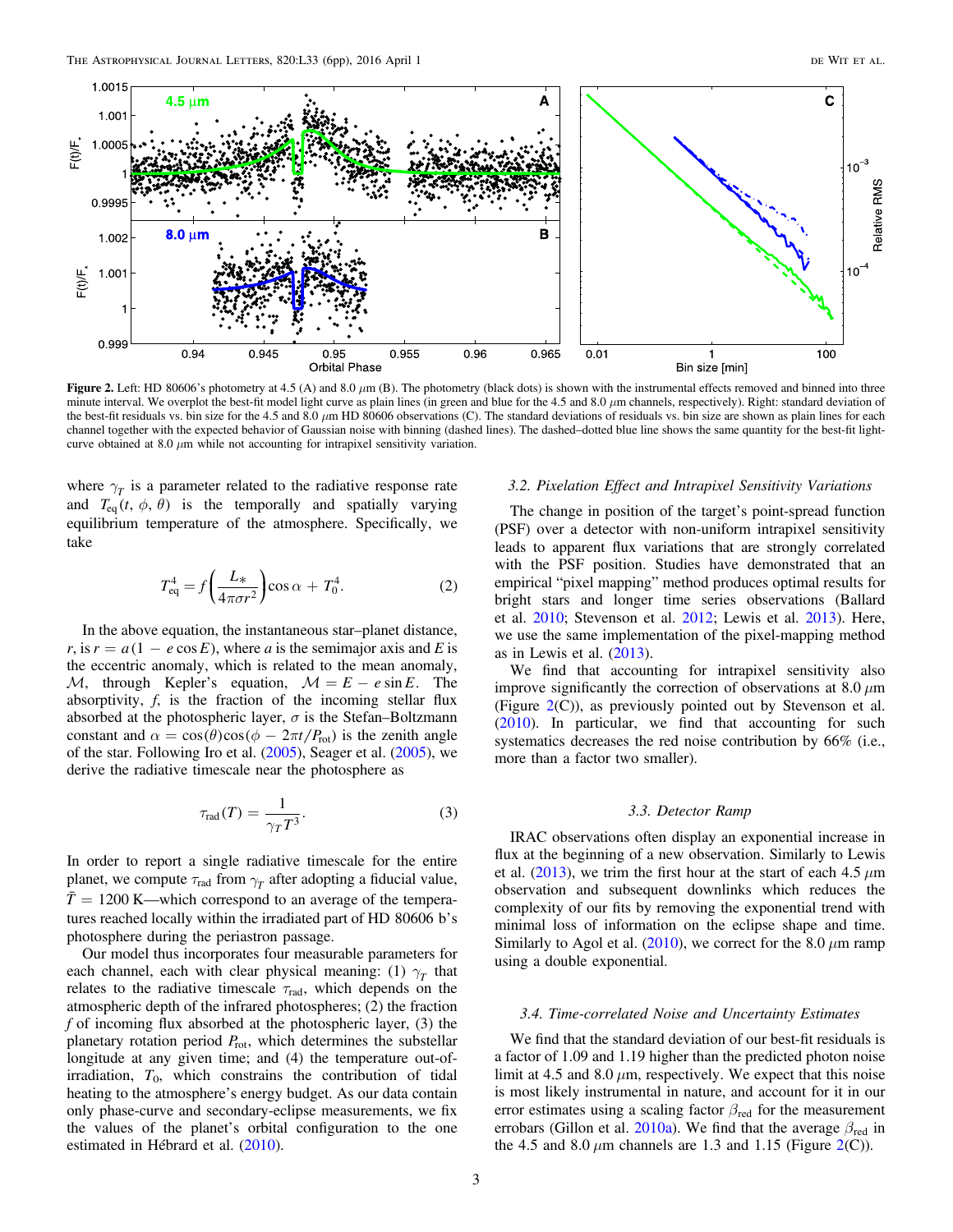<span id="page-3-0"></span>The Astrophysical Journal Letters, 820:L33 (6pp), 2016 April 1 de Wit et al.

Table 1 HD 80606 B's Atmospheric Parameters Constrained from Phase Curve Measurements

| $8.0 \mu m$               |  |
|---------------------------|--|
| $1053 + 94$               |  |
| $1105 + 121$              |  |
| $0.136 \pm 0.045$         |  |
| $1.28 \pm ^{6.08}_{1.04}$ |  |
| 1205                      |  |
| $93\pm^{85}_{35}$         |  |
|                           |  |

## 4. RESULTS AND DISCUSSION

Inspection of the light curve reveals that there is a rapid rise in infrared flux from the planet during the hours prior to the periastron passage. The occultation of the planet establishes a baseline stellar flux, and demonstrates that the planet is not radiating strongly enough to be detectable at the start of the  $4.5 \mu m$  time series. Following periastron passage, both the  $4.5 \mu$ m and the 8.0  $\mu$ m time series display rapid flux decreases from the planet. The waning planetary flux can be attributed to a combination of photospheric cooling and the rotation of the heated atmospheric area from the line of sight. The final 30 hr of the time series show no evidence of any resurgence of flux from the planet implying that the radiative timescale of the atmospheric layer probed at 4.5  $\mu$ m is significantly shorter than the planet's rotation period. Table [1](#page-3-0) gathers the key quantities constrained in the present study. We present in Figure [3](#page-3-1) the posterior distribution of the atmospheric model parameters that shows no sign of correlation. The plotted distribution is obtained from a fit using the same atmospheric model parameters for HD 80606 b's 4.5 and 8.0  $\mu$ m photospheres as the consistency of their individual estimates suggest overlapping between both photospheres.

We find that  $P_{\text{rot}} = 93^{+85}_{-35} \text{ hr}$  for HD 80606 b, which provides an observational insight into the relation between spin and orbit rotation rates of eccentric planets. In contrast to planets on circular orbits, eccentric planets experience a widely varying orbital velocity that prevents the planets from achieving spin–orbit synchronization. It is expected that tidal forces drive eccentric planets into a state of pseudosynchronous rotation in which the spin frequency is of order the instantaneous circular orbital frequency near periastron. The model that is generally adopted for this process is that of Hut ([1981](#page-5-22)), which draws on the equilibrium tidal theory of Darwin ([1908](#page-4-5)), (and which was qualitatively invoked by Peale & Gold [1965](#page-5-29) to explain Mercury's asynchronous spin). For HD 80606 b, this period is  $P = 39.9$  hr, which is in mild tension with our measurement. Although there exist alternative theories to Hut ([1981](#page-5-22)), these suggest rotation periods smaller than Hut ([1981](#page-5-22)). For example, Ivanov & Papaloizou ([2007](#page-5-30)) argue that the spin frequency of a pseudo-synchronous satellite should be 1.55 times the circular orbital frequency at periastron, yielding  $P_{\text{rot}} = 28$  hr. The measured rotation period of HD 80606 b could imply either a recent initiation of the synchronization process or that its efficiency is lower than predicted. Simultaneously, we note that our derivation of the rotation rate from the light curve may be contaminated by additional physical effects (such as changes in the atmospheric composition) for which our model does not account. While

<span id="page-3-1"></span>

Figure 3. Posterior distribution of the atmospheric model parameters (Section [3.1](#page-1-1)). The contours encompasses 68% and 95% of the distribution obtained from a global fit using the same model for HD 80606 b's 4.5 and  $8.0 \mu m$  photospheres. The distribution shows no significant correlation between the model parameters.

such detailed modeling is beyond the scope of this work, it constitutes an important avenue for future analysis.

Our measurements reveal that the global temperature of the probed atmospheric layers increases rapidly from <500 to 1400 K during the periastron passage (Figure [4](#page-4-6)). The shape of the planetary fluxes as a function of time—including the shift of the peak flux from periastron passage and overall symmetry of the response—implies that the photospheric layers at 4.5 and 8.0  $\mu$ m absorb 19.9  $\pm$  2.1 and 13.6  $\pm$  4.5% of the incoming stellar flux and have a radiative timescales of  $4.04 \pm_{1.55}^{2.57}$  and  $1.28\pm_{1.04}^{6.08}$  hr, respectively. The hemisphere-averaged brightness temperatures (Figure  $4(B)$  $4(B)$ ) and the parameter estimates for the 4.5 and 8.0  $\mu$ m photospheres are consistent at the 1-sigma level suggesting significant overlap in the atmospheric pressure levels probed by each bandpass. The atmospheric properties estimated near the 4.5 and 8.0  $\mu$ m photospheres suggest that pressures near the ∼10–100 mbar and  $\tau = 1/5$  level in the optical are being probed by these bandpasses. HD 80606 b's marginal brightness through the bulk of its orbit implies either the presence of significant cloud coverage that suppresses the planet's observable thermal emission, similarly to Demory et al. ([2013](#page-4-7)), or a marginal thermal emission. Assuming HD 80606 b's atmosphere to be cloud free, this implies that HD 80606 b's atmosphere undergoes a transient thermal inversion during the periastron passage as predicted in Lewis et al. ([2014](#page-5-21)). Furthermore, the Stefan–Boltzmann law implies a tidal luminosity  $L_{\text{tid}} < 4\pi R_p^2 \times \sigma T_0^4 \lesssim 2 \times 10^{20}$  W. Assuming that the tidal heat is primarily dissipated in the deep interior and dominates other internal heat sources, this value can be used to place an upper limit on the planet's tidal quality factor Q, through the relation (Wisdom [2008](#page-5-31)):

$$
L = \frac{21}{2} \frac{k_2}{Q} \frac{GM^2 R^5 n}{a^6} \zeta_L(e),\tag{4}
$$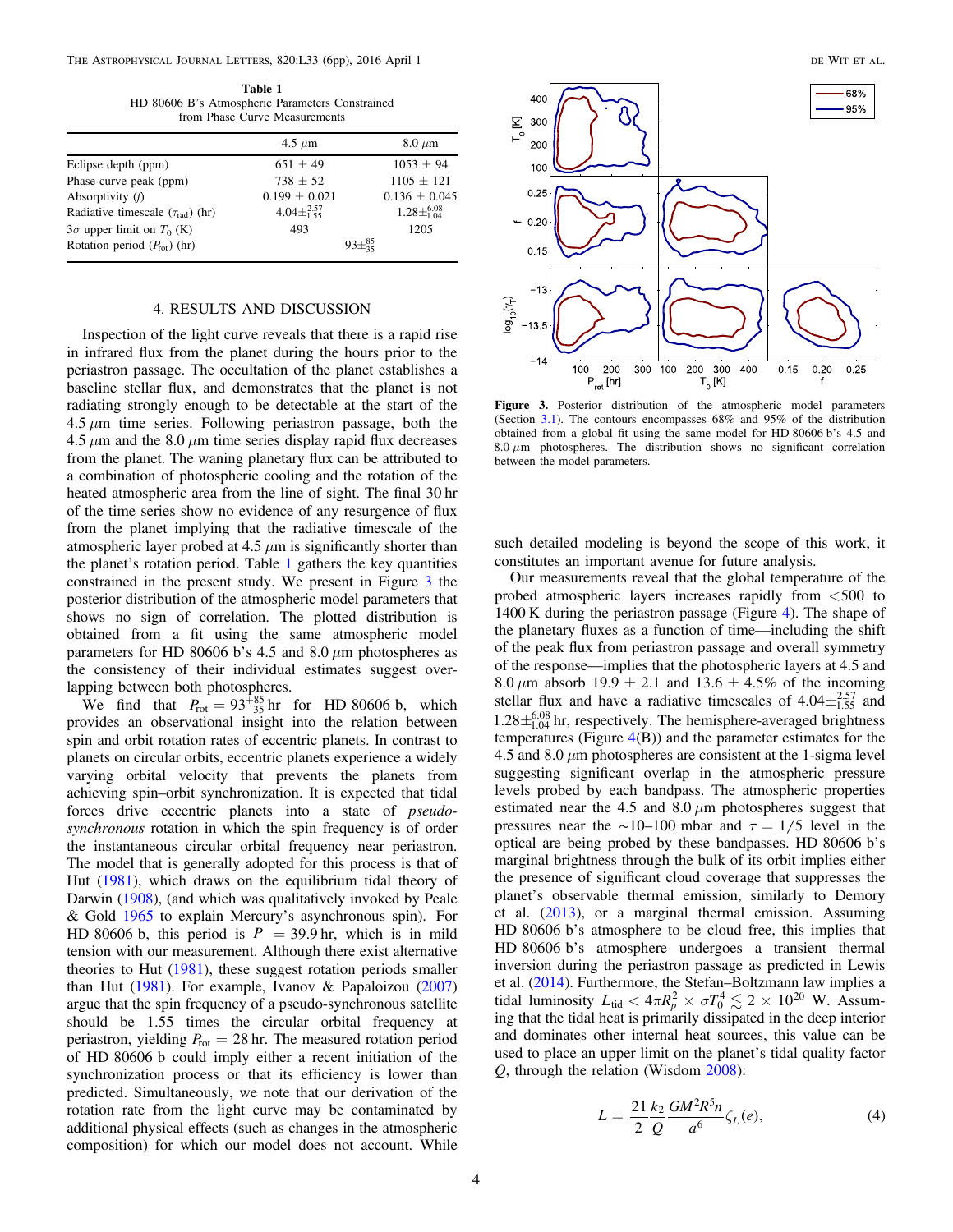<span id="page-4-6"></span>

Figure 4. HD 80606 b's transient heating observed in Spitzer/IRAC 4.5 and 8.0 μm bands. (A) HD 80606 b's relative thermal fluxes in Spitzer/IRAC 4.5 and 8.0 μm bands as a function of the time from periastron passage. Quantities shown in green and blue refer to measurements obtained at 4.5 and 8.0  $\mu$ m, respectively. The photometry corrected for the instrumental effects and binned into twenty-minute intervals is shown as filled dots. The median models and their  $1\sigma$  envelope are shown as plain and dashed–dotted lines, respectively. The larger extent of the  $1\sigma$  envelope at 8.0  $\mu$ m is due to a uncertainty on the measurements that is 2.1 times larger than at 4.5  $\mu$ m and to a smaller time coverage combined with instrumental effects. Conversion of the relative planetary fluxes to hemisphere-averaged brightness temperature are shown on the right for each channel. (B) HD 80606 b's hemisphere-averaged brightness temperature as a function of the time from periastron passage derived from the planetary fluxes introduced in (A). The dashed lines represent the equilibrium temperature of a planet assuming full and instantaneous energy redistribution for an absorptivity of 0.8 and 0.2 (Seager [2010](#page-5-33)).

giving  $Q > 2.5 \times 10^6$ . This value would indicate that HD 80606 b is much less dissipative than any of the solar system planets. For example, estimates of the tidal quality factor of Jupiter give  $Q_{\text{Jup}} = 3 \times 10^4$ , based on measurements of the secular accelerations of the Jovian satellites (Lainey et al. [2009](#page-5-32)). A comparatively low rate of tidal energy dissipation within HD 80606 b would then be consistent with it having retained a large eccentricity and a large rotation period in the face of billions of years of tidal evolution.

### 5. CONCLUSIONS

Our analysis of Spitzer's phase curve data for HD 80606 b has provided critical insights into the planet's atmospheric and interior properties. Data analysis techniques and our understanding of systematics for Spitzer observations have greatly improved since the original reduction of the  $8.0 \mu m$  data by Laughlin et al. ([2009](#page-5-8)), which provided the first estimate for radiative timescales in hot Jupiter atmosphere. By reanalyzing the 8.0  $\mu$ m data and combining it with a longer baseline 4.5  $\mu$ m data set, we obtained independent constraints on the radiative and dynamical timescales and absorptivity of HD 80606 b's 4.5 and  $8.0 \mu m$  photospheres. Our new estimates of the radiative timescales are consistent with Laughlin et al. ([2009](#page-5-8)) and support inefficient transport of energy from the dayside to the nightside of the planet—the observations presented here do not provide further constraints on HD 80606 b's atmospheric dynamics. The long temporal baseline of the 4.5  $\mu$ m data also allowed for constrains on the internal temperature of HD 80606 b, which together with those on its rotation period have challenged assumptions generally made on tidal dissipation in hot Jupiters. Although it is plausible that additional

processes such as cloud formation play a role in shaping HD 80606 b's phase-curve, the planet's response near periastron passage will be dominated by radiative processes that are well described by our simple physical model. A transient thermal inversion will form near the probed photospheres (above any cloud decks) that will dominate the planetary flux signal from which the absorptivity, radiative timescale, and rotation rate were derived. Therefore, only the insights derived from the  $T_0$  parameter may be affected. In order to get further insights into HD 80606 b's atmospheric and formation processes, complementary observations at shorter and longer wavelengths are required to constrain the extent to which scattering and emission processes are shaping its flux near periastron.

JdW thanks the Zoweh crew for their hospitality during part of this work. This work is based on observations made with the Spitzer Space Telescope, which is operated by the Jet Propulsion Laboratory, California Institute of Technology, under contract to NASA. Support for this work was provided by JPL/Caltech.

### REFERENCES

- <span id="page-4-4"></span>Agol, E., Cowan, N. B., Knutson, H. A., et al. 2010, [ApJ,](http://dx.doi.org/10.1088/0004-637X/721/2/1861) [721, 1861](http://adsabs.harvard.edu/abs/2010ApJ...721.1861A)
- <span id="page-4-3"></span>Ballard, S., Charbonneau, D., Deming, D., et al. 2010, [PASP,](http://dx.doi.org/10.1086/657159) [122, 1341](http://adsabs.harvard.edu/abs/2010PASP..122.1341B)
- <span id="page-4-1"></span>Charbonneau, D., Allen, L. E., Megeath, S. T., et al. 2005, [ApJ](http://dx.doi.org/10.1086/429991), [626, 523](http://adsabs.harvard.edu/abs/2005ApJ...626..523C)
- <span id="page-4-0"></span>Charbonneau, D., Brown, T. M., Noyes, R. W., & Gilliland, R. L. 2002, [ApJ](http://dx.doi.org/10.1086/338770)[,](http://adsabs.harvard.edu/abs/2002ApJ...568..377C) [568, 377](http://adsabs.harvard.edu/abs/2002ApJ...568..377C)
- <span id="page-4-5"></span><span id="page-4-2"></span>Darwin, G. 1908, Scientific Papers, Vol. 2 (New York: Cambridge Univ. Press) Deming, D., Seager, S., Richardson, L. J., & Harrington, J. 2005, [Natur](http://dx.doi.org/10.1038/nature03507)[,](http://adsabs.harvard.edu/abs/2005Natur.434..740D) [434, 740](http://adsabs.harvard.edu/abs/2005Natur.434..740D)
- <span id="page-4-7"></span>Demory, B.-O., de Wit, J., Lewis, N., et al. 2013, [ApJL](http://dx.doi.org/10.1088/2041-8205/776/2/L25), [776, L25](http://adsabs.harvard.edu/abs/2013ApJ...776L..25D)